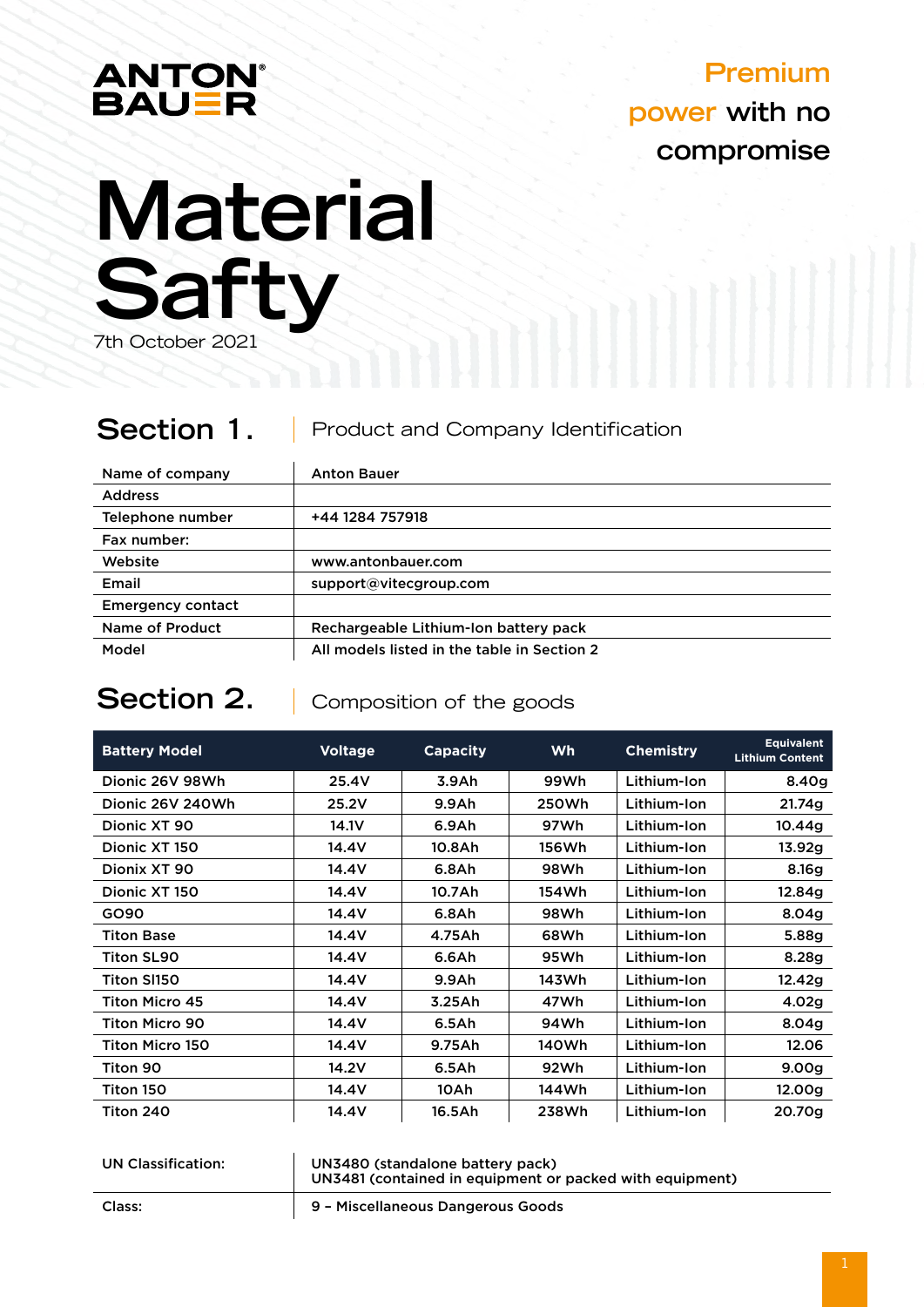#### **Section 3.**  Hazards identification

During normal use there is no physical danger of ignition, explosion or chemical danger of hazardous material leakage and the product is safe. The chemical materials are stored in a hermetically sealed metal case which is designed to withstand temperatures and pressures encountered during normal use.

However, mistreatment, mishandling and/or misuse can cause damage to the product and there will be a possibility of electrolyte leakage, generation of smoke, rupturing metals, flaming or acid gas emissions.

# IMPORTANT hazards and effects:

Human health effects:

- **Skin contact:** The vapour of the electrolyte stimulates the skin and can cause sores.
- **Inhalation:** The vapour of the electrolyte has an anaesthetic effect and stimulates the respiratory tract.
- **• Eye contact:** The vapour of the electrolyte irritates eyes. An electrolyte-eye contact can cause cores and irritation of the eye. In particular, substances that cause a strong inflammation of the eyes are contained within.

### Specific hazards:

- Do not expose the battery to fire as this may cause it to explode.
- Do not short circuit the battery as this may result in fire.
- If the electrolyte comes into contact with water it can generate detrimental hydrogen fluoride.
- Leaked electrolyte is an inflammable liquid and it should not be brought close to fire or exposed to any flames.

#### Environmental effects:

The battery pack is be disposed according to the regulation procedures.

#### **Section 4.**  First Aid measures

This product contains organic electrolyte and in case of leakage the required actions are described below.

**Skintouch** – Remove all contaminated clothing and flush extraneous matter with soap and plenty of water immediately for at least 15 minutes. Get medical aid.

**Eyes contact** – In case of electrolyte contact with eyes, rinse immediately with plenty of water. Have the victims remove contact lenses if they are wearing them before rinsing. Do not let the victims rub their eves. Get medical aid. If appropriate procedures are not taken loss of sight may occur.

**Inhalation** – Remove to fresh air. Give oxygen or artificial respiration if needed. Get medical aid.

**Ingestion** – Swallowing is not anticipated in normal condition. If accidentally eaten seek medical attention immediately, dilute by giving plenty of water. Assure that mucus does not obstruct the airway. Do not give anything by mouth to an unconscious person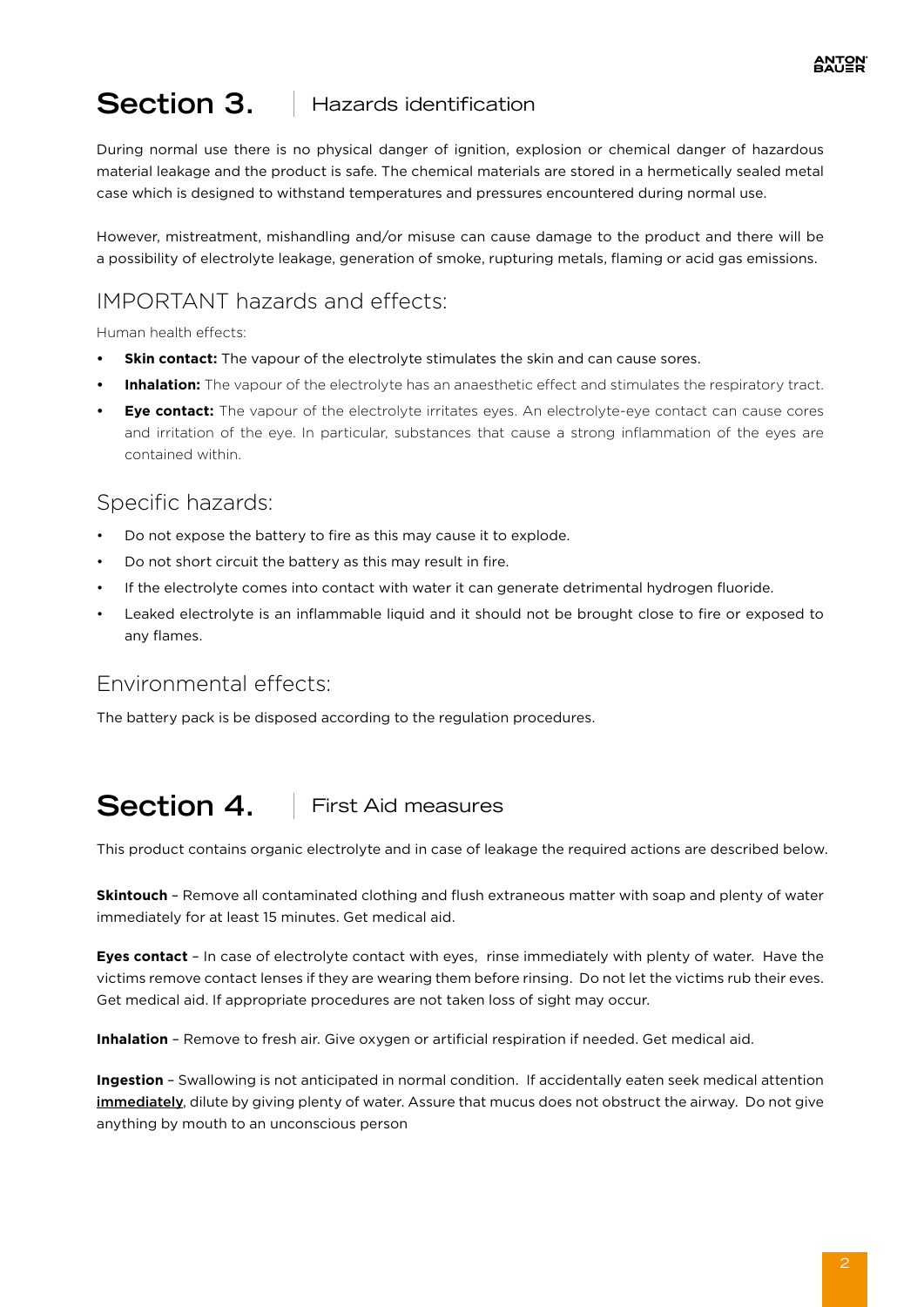# **Section 5.** Fire-fighting measures

Clear the fire area of all non-emergency personnel. Clear away any combustible substances from near the fire area.

**Extinguishing method** – Vapour generated from burning battery packs causes irritation of the eyes, nose and throat so when extinguishing any fire note the direction of the wind. Wear respiratory protective equipment.

**Fire extinguishing agents** – Plenty of water, CO2, dry chemical foam and alcohol resistant foam are recommended.

# **Section 6.** Measures for electrolyte leakage

If accidental electrolyte leakage occurs move the battery packs away from the fire area immediately. Avoid contact with any spilled or released material. Immediately remove any contaminated clothing.

**Person related measures** – Wear personal protective equipment adapted to the situation (protection gloves, face protection, breathing protection).

**Environment protection measures** – In the event of battery rupture, prevent skin contact and collect all released material in a plastic lined container. Bind released ingredients with powder (rock salt, sand). Dispose of according to the local law and rules. Avoid leached substances to penetrate into the earth, canalization or water. Do not dispose of in drains.

**Methods for cleaning up** – If battery casing is dismantled, small amounts of electrolyte may leak. Package the battery tightly including ingredients together with sand, acid binder, universal binder or rock salt and if possible pick up and transfer to properly labelled containers. Reduction of gasses/fumes can be achieved with water dilution.

- See section 8 for exposure control. Note
	- See section 13 for disposal consideration.

**Section 7.** Handling and storage

### **Handling**

- Before handling the batteries, the users should read the product specification carefully.
- Avoid improper handling of the packaging box, so as not to drop or damage it.
- When packing the batteries do not allow the terminals to contact each other or make contact with other metals.
- Do not disassemble, reconstruct, swallow, incinerate or heat the product
- Do not leave unpacked batteries laying around in bulk
- Do not immerse the product in water or seawater.
- Do not throw the battery into a fire.
- Do dispose of, or recycle the product, according to your local government legislation/regulations.
- Keep away from children.
- Do keep the batteries in their original packaging.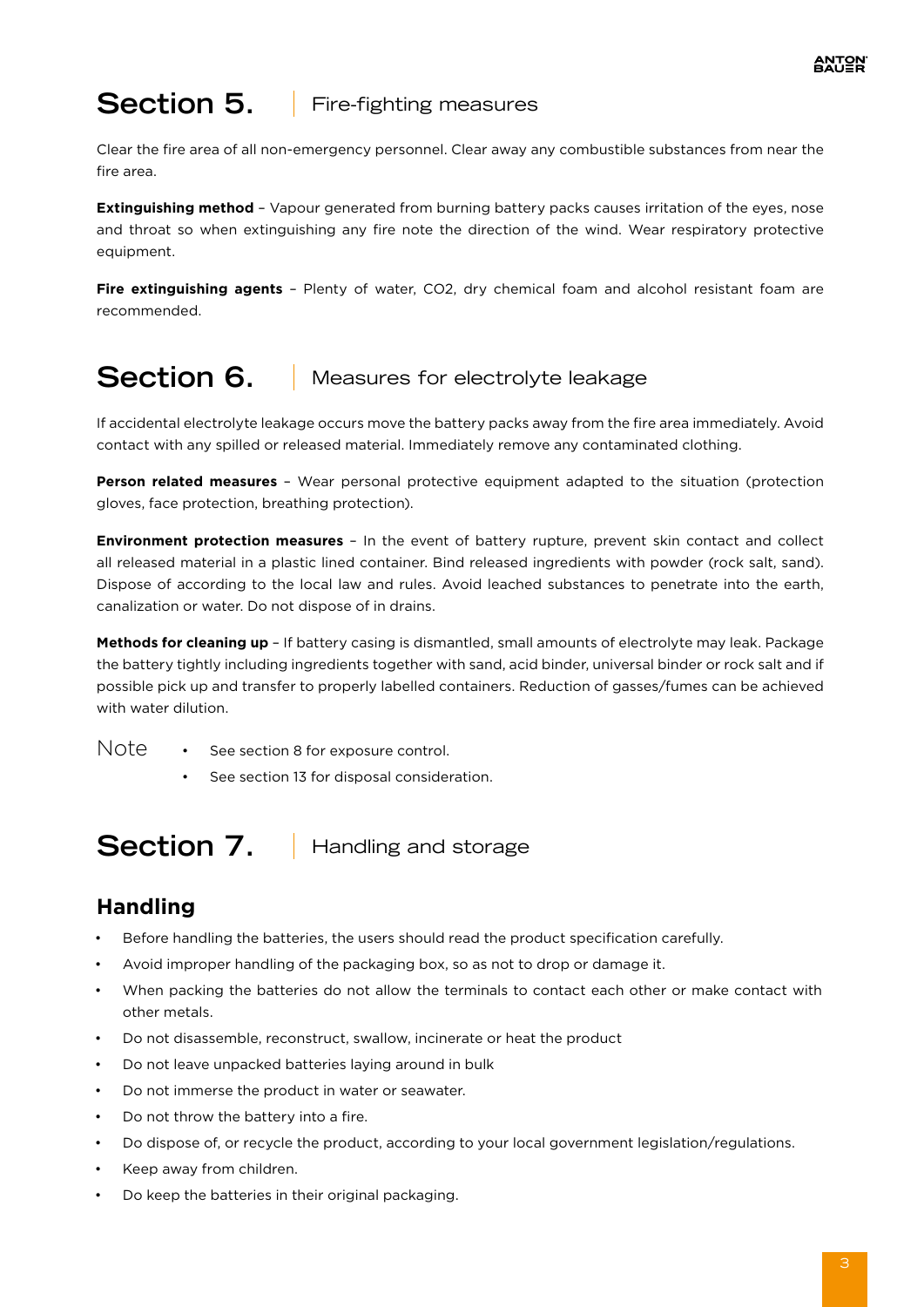### **Storage**

- Do not store the battery packs in places where the temperature exceeds 35 degrees or under direct sunlight as this can affect the battery performance. Try to avoid storing the batteries in areas where large temperature changes occur.
- Be sure to install suitable fire extinguishing equipment, such as automatic extinguishers.
- Avoid storing the batteries in places of humidity and not expose the battery pack to condensation or water drops.
- Do not store in frozen environments.
- Avoid storing the battery pack in places where it can be exposed to static electricity to not damage the protection circuit of the battery pack.

### **Storage of large amounts:**

- Follow the recommendations of the German Insurance Association (GDV "Gesamtverband der Deutschen Versicherungswirtschaft e.V.") concerning lithium batteries: VdS 3103.
- In case of storage of large amounts (used storage volume > 7 m3 and/or more than 6 pallets) batteries shall be stored in fire-resistant or separated rooms or areas (e.g. warehouse or container for hazardous materials). Mixed storage with other products is not allowed. The storage area shall be monitored by an automatic fire detection system, connected to a permanently manned place

**Section 8.** Exposure controls<br>
(in case of electrolye leakage from the battery)

### **Personal protective equipment:**

- Respiratory protection: Respirator with air cylinder, dust mask.
- Hand protection: Protective rubber gloves.
- Eye protection: Safety goggles or protective glasses designed to protect against liquid splashes.
- Skin and body protection: Rubber apron and protective clothing, long sleeve and long trousers.

# **Section 9.** Physical and chemical properties

#### **Appearance:**

• Physical state: Solid.

- Colour: Black.
- Form: Generally prismatic shape, size can vary. Odour: No odour

# Section 10. Stability and reactivity

Batteries function by chemical reaction and are considered a chemical product. As such battery performance will deteriorate over time even if they are stored for a long period without being used. The various usage conditions such as charge, discharge, ambient temperature, etc if not maintained with the specified ranges can shorten the life expectancy of the battery, or the device in which the battery is used could be damaged by electrolyte leakage.

**Stability** – Chemical stability is stable under recommended storage conditions and normal use.

Hazardous reactions occurring under specific conditions. Conditions to avoid - Avoid direct sunlight, high temperatures, high humidity over prolonged periods, impact, deconstruction, sparks, open flames and possible ignition sources.

**Materials to avoid** – Conductive materials, Acids, Bases, Oxidising agents and sea water.

**Hazardous decomposition products** – Irritant or acrid gas may be emitted if burned or exposed to fire.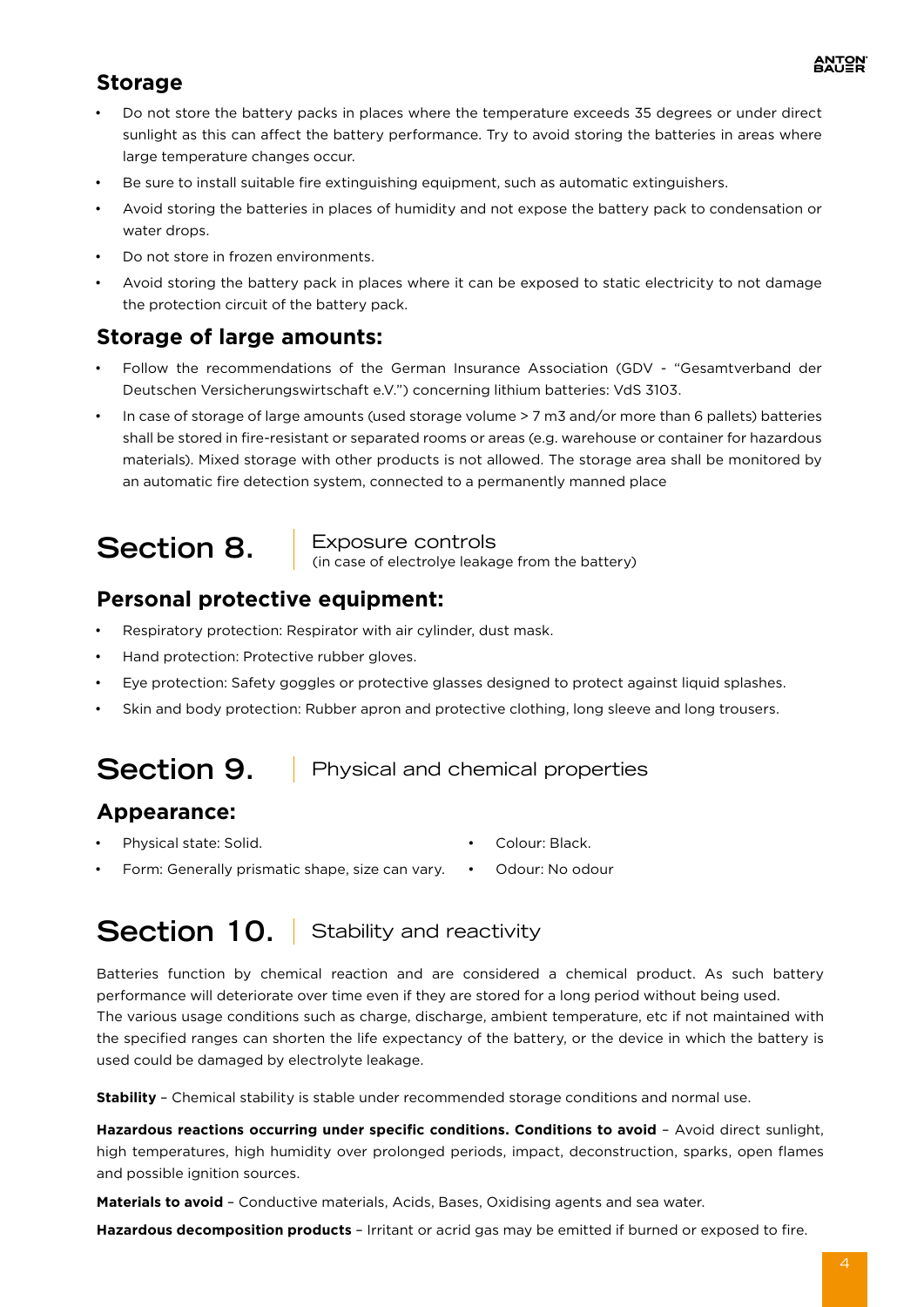# **Section 11.** Toxicological information

(in case of electrolyte leakage from the battery)

**Irritation** – Irritation to eyes, skin, respiratory tract.

**Sensitivity** – Sensitivity to skin

**Respiratory irritation** – Inhalation of vapours may cause irritation to the respiratory system.

# Section 12. **Ecological information**

- Lithium-Ion batteries do not present an environmental hazard.
- Heavy metal in battery: Mercury(Hg) and Cadmium(Cd) are neither contained nor used in batteries.
- Do not bury or dispose of the battery into the environment.

# Section 13. **Disposal considerations**

When the battery is worn out, no longer useable dispose of the battery in accordance with applicable regulations, which vary from country to country.

In more countries the discard of used batteries is forbidden and the end- users are invited to dispose of them properly using a local recycling scheme. Lithium-ion batteries should have their terminals insulated and be preferably wrapped in plastic bags prior to disposal.

# **Section 14.** Transport information

During the transportation of a large amount of battery packs by sea, air, trailer, or railway, do not leave these in a location of high temperature and do not allow them to be exposed to condensation. Confirm there is no leakage or spillage from the container. Properly store cargo to prevent falling, dropping and breakage. Prevent collapse of cargo piles and exposure to rain. The container must be handled carefully. Do not give shocks that result in dents on the product. Do not transport the goods near/together corrosive chemicals.

Please also refer to Section 7 – Handling and storage.

This report applies to transportation of by air or by sea or by road. The rechargeable Li-ion Batteries listed in Section 2. have passed the test Section 38.3 of Recommendations on the Transport of Dangerous Goods, Manual of Test and Criteria. Note

> The transportation of lithium cells and batteries is regulated by the International Civil Aviation Organization, International Air Transport Association, International Maritime Dangerous Goods Code.

# **UN regulation**

| UN Classification:    | UN3480 (standalone battery pack)<br>UN3481 (contained in equipment or packed with equipment)                                                    |  |  |
|-----------------------|-------------------------------------------------------------------------------------------------------------------------------------------------|--|--|
| Proper shipping name: | Lithium ion batteries Lithium ion batteries contained in equipment or<br>Lithium ion batteries packed with equipment                            |  |  |
| Class:                | 9 - Miscellaneous Dangerous Goods                                                                                                               |  |  |
| Packing group:        | Ш                                                                                                                                               |  |  |
| UN requirements:      | Each battery pack is of the type proved to meet the requirements of<br>each test in the UN Manual of Tests and Criteria, Part, sub-section 38.3 |  |  |